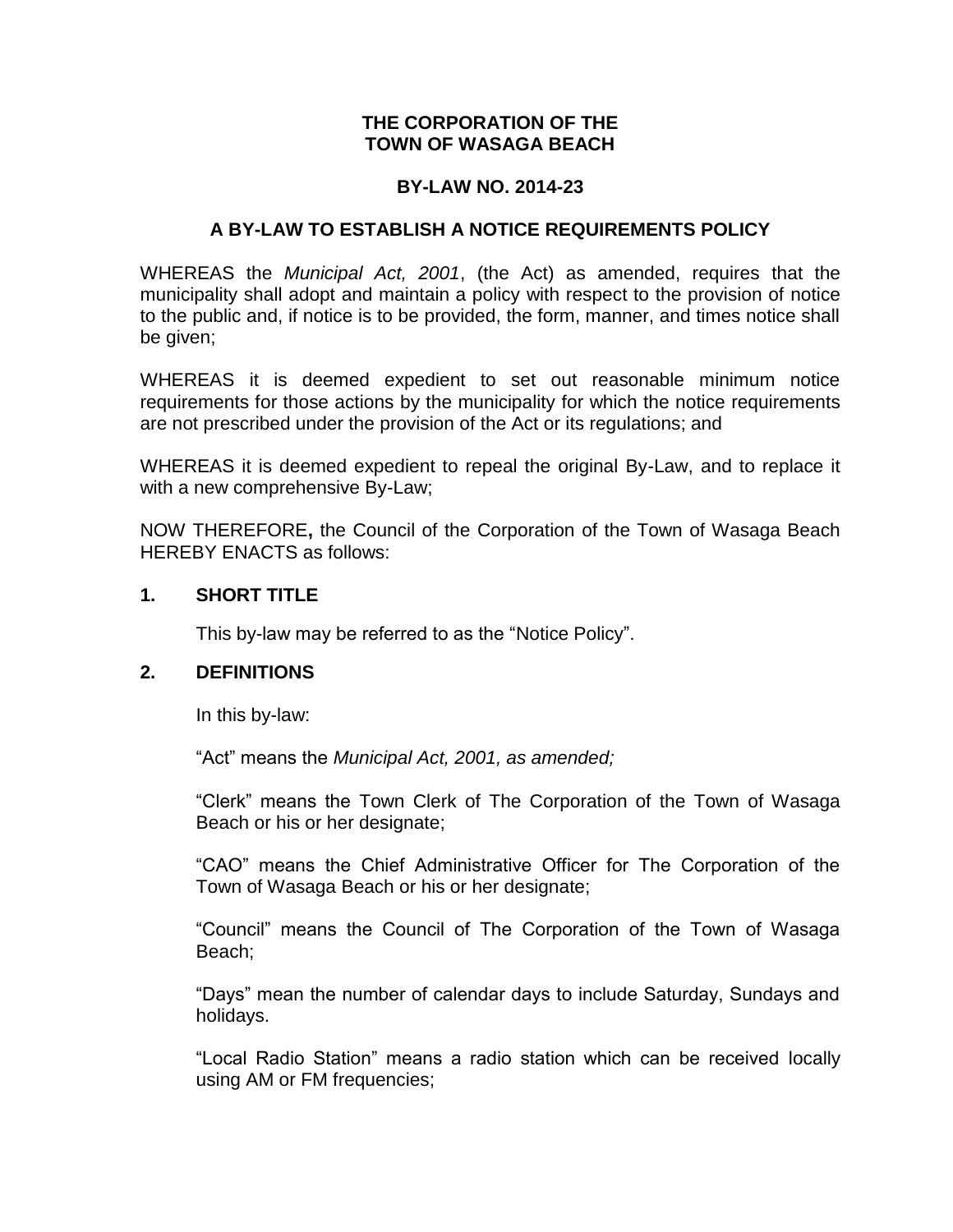Page 2 of By-Law No. 2014-23

"Newspaper" means a printed publication in sheet form, intended for general circulation in the Town of Wasaga Beach, published regularly at intervals of not longer than one week, consisting in great part of news of current events of general interest that may or may not be sold to the public and to regular subscribers;

"Notice" means a written, printed, published, or posted notification or announcement.

"Prepaid Mail" means registered mail that requires the recipient to sign for it and is delivered by Canada Post or a courier service.

"Published" means published in a daily or weekly newspaper that, in the opinion of the Clerk, has such circulation within the municipality as to provide reasonable notice to those affected thereby, and "publication" has a corresponding meaning.

"Registered Mail" means prepaid mail that requires the recipient to sign for it and is delivered by Canada Post or a courier service.

"Town" means the Corporation of the Town of Wasaga Beach.

"Website" means posting notification or announcement on The Corporation of the Town of Wasaga Beach's website.

# **3. APPLICATION**

Where the Town is required to give Public Notice under a provision of the *Municipal Act*, the notice shall be given in a form and manner and at times indicated in this By-Law unless;

- The Act, another statute, or a regulation prescribes or permits otherwise;
- The requirements of notice are prescribed in another policy, resolution or by-law;
- Council directs that other public notice is to be given as the Council considers necessary in the circumstances, upon adoption of a resolution of Council.

The form, manner and timing for giving of notice as set out in this By-Law shall be deemed to be the minimum requirement and nothing in this By-Law shall prevent the use of more comprehensive methods of Notice or for providing for a longer notice period.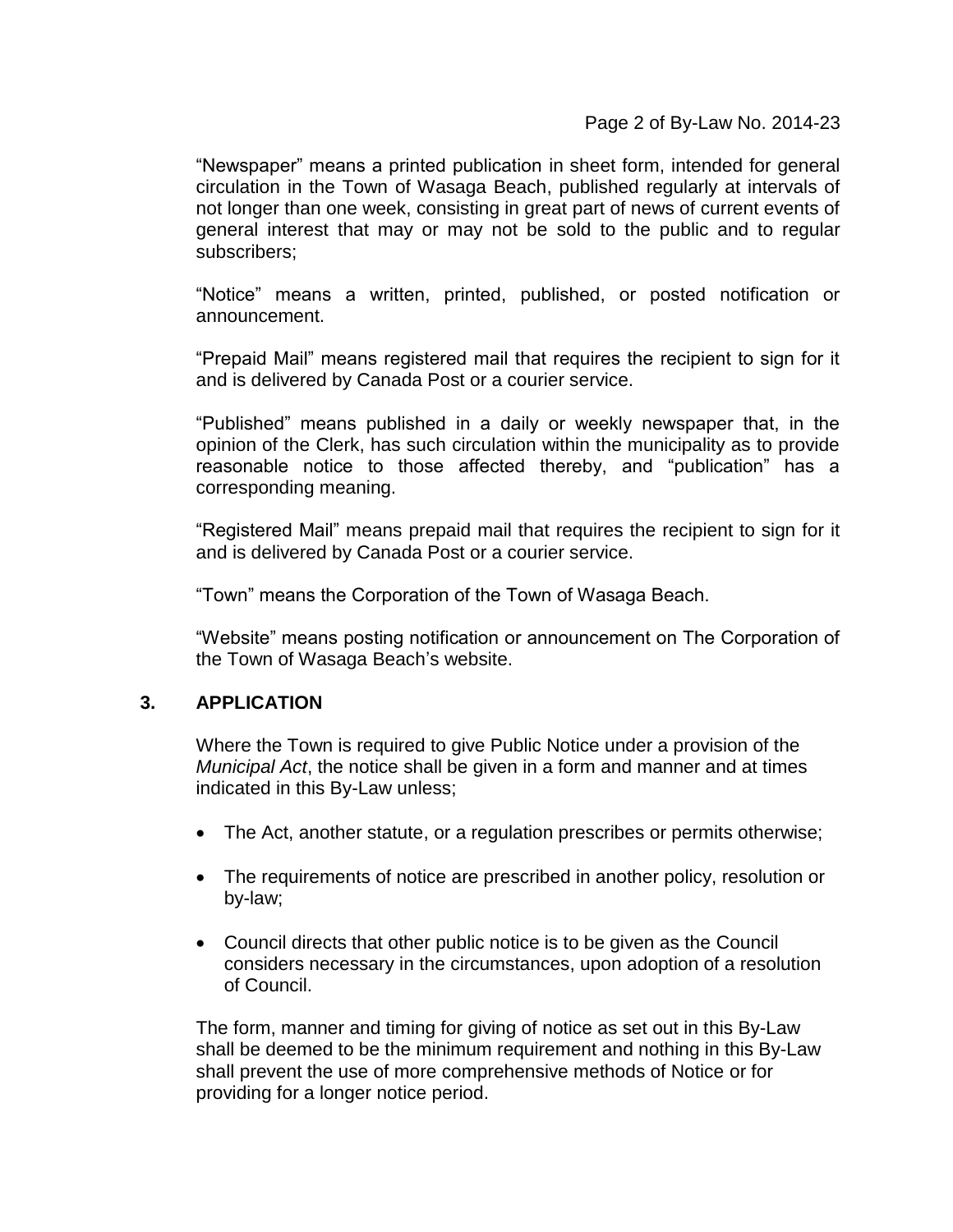Council's Information and Communication's Policy shall be followed to ensure that the notices are produced and published/posted in clear language and in such a way to be in an accessible format thereby reducing barriers to the public.

# **4. NOTICE OF SUBSEQUENT MEETINGS**

If a decision is not made at the meeting specified in the Public Notice, a statement should be made by the Chair at the meeting specifying the date, time and location of any subsequent meeting, at which consideration of the matter will ensue.

No additional prescribed notice will be required for subsequent meetings where a matter has been deferred to a subsequent meeting by Town Council or by a Committee of Council, unless otherwise determined by Council.

# **5. EMERGENCY PROVISION**

If a matter arises, which in the opinion of the Clerk, in consultation with the Mayor is considered to be of an urgent or time sensitive nature, or which could affect the health or well-being of the residents of the Town of Wasaga Beach, or if a State of Emergency is declared, or if so advised by a Provincial Ministry, the Notice requirements of this policy may be waived and the Clerk shall make best efforts to provide as much notice as is reasonable under the circumstances using all means at their disposal.

# **6. CONTENT OF PUBLIC NOTICES**

Notice to the Public shall contain the following information, when applicable, unless otherwise prescribed:

- A general description of the subject matter under consideration or otherwise involved;
- Where the matter relates to a defined location, sufficient particulars of the location to identify it generally, such as reference to a municipal address or street intersection, or a legal description or plan or key map;
- The purpose of any meeting of which notice is required to be given or the purpose and effect of the proposed action;
- Identification of the authority under which the Notice is being given;
- Date, time and location of any meeting at which the subject matter will be considered of which Notice is required to be given;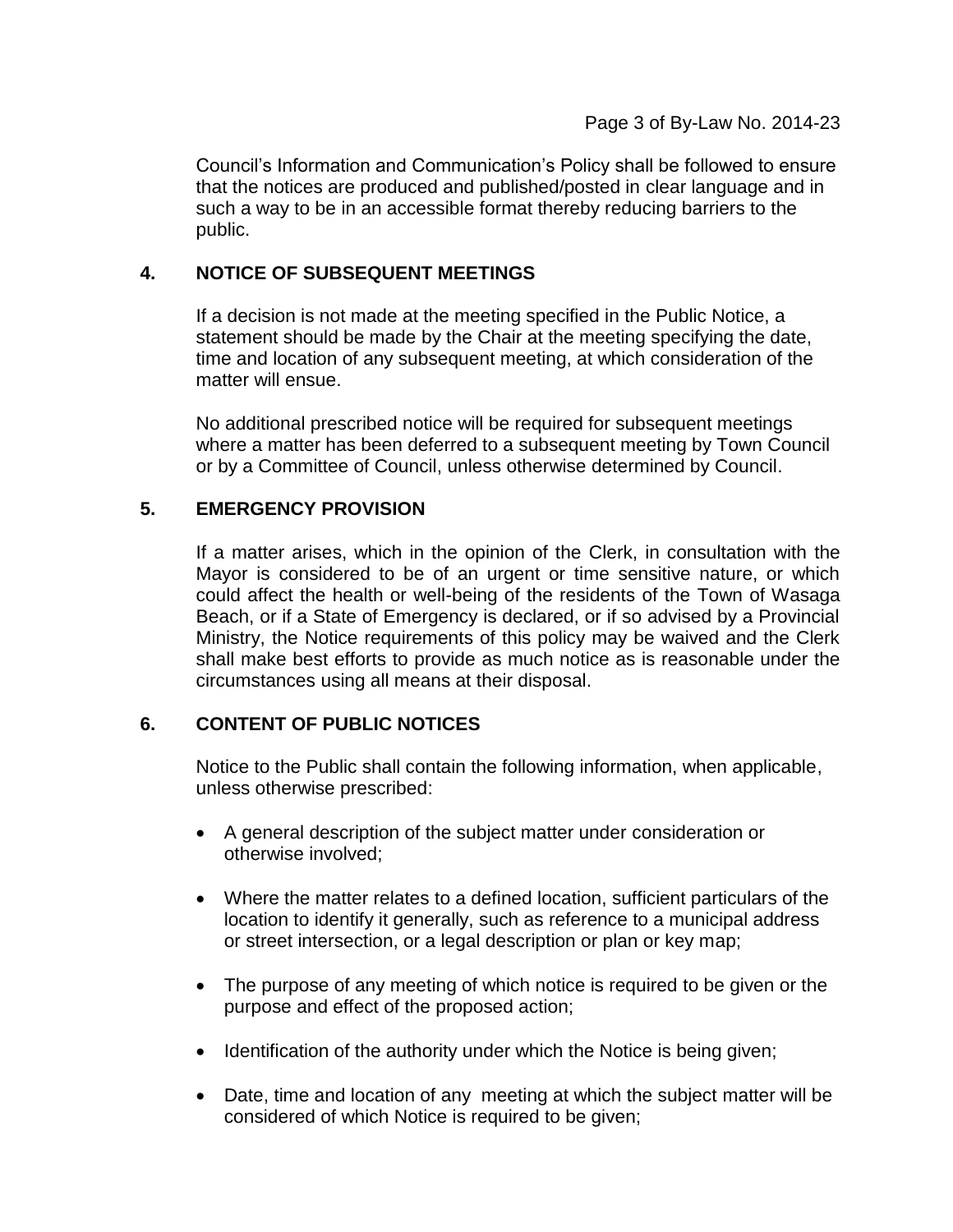- Where written submissions may be made, or where delegations for the purpose of providing a verbal submission can be registered, the name and title of the person to whom they are to be sent, together with the address of the official and the deadline for receipt of such submissions;
- That the Notice is given by The Corporation of the Town of Wasaga Beach, or by the Town Clerk on its behalf;
- The Notice shall contain a notice indicating "alternative formats are available upon request".

# **7. RESPONSIBILITY**

It is the responsibility of the appropriate Department Head in coordination with the Clerk, to ensure notice requirements applicable to their Department are met and that the notices meet the Town's accessibility requirements.

# **8. AMENDMENTS**

Over time, additional notice requirements may be determined. In such cases, Schedule "A" shall be amended and updated, if required, but no less than annually. Delay in amending Schedule "A" does not preclude the implementation of notice requirements as determined by Council or staff, or legislation. Schedule "A" can be amended by resolution of Council.

# **9. REVIEW PERIOD**

This By-Law shall be reviewed every five (5) years by the Clerk and will be revised in light of any changes in legislation.

# **10. REPEAL PREVIOUS BY-LAWS**

By-Law No. 2008-04 and all previous by-laws, resolutions and policies and parts of by-laws, resolutions and policies inconsistent with the provisions of this by-law regarding the provision of Public Notice are hereby repealed.

# **11. EFFECTIVE DATE**

THAT this By-Law shall come into force and take effect on the date of its final passing.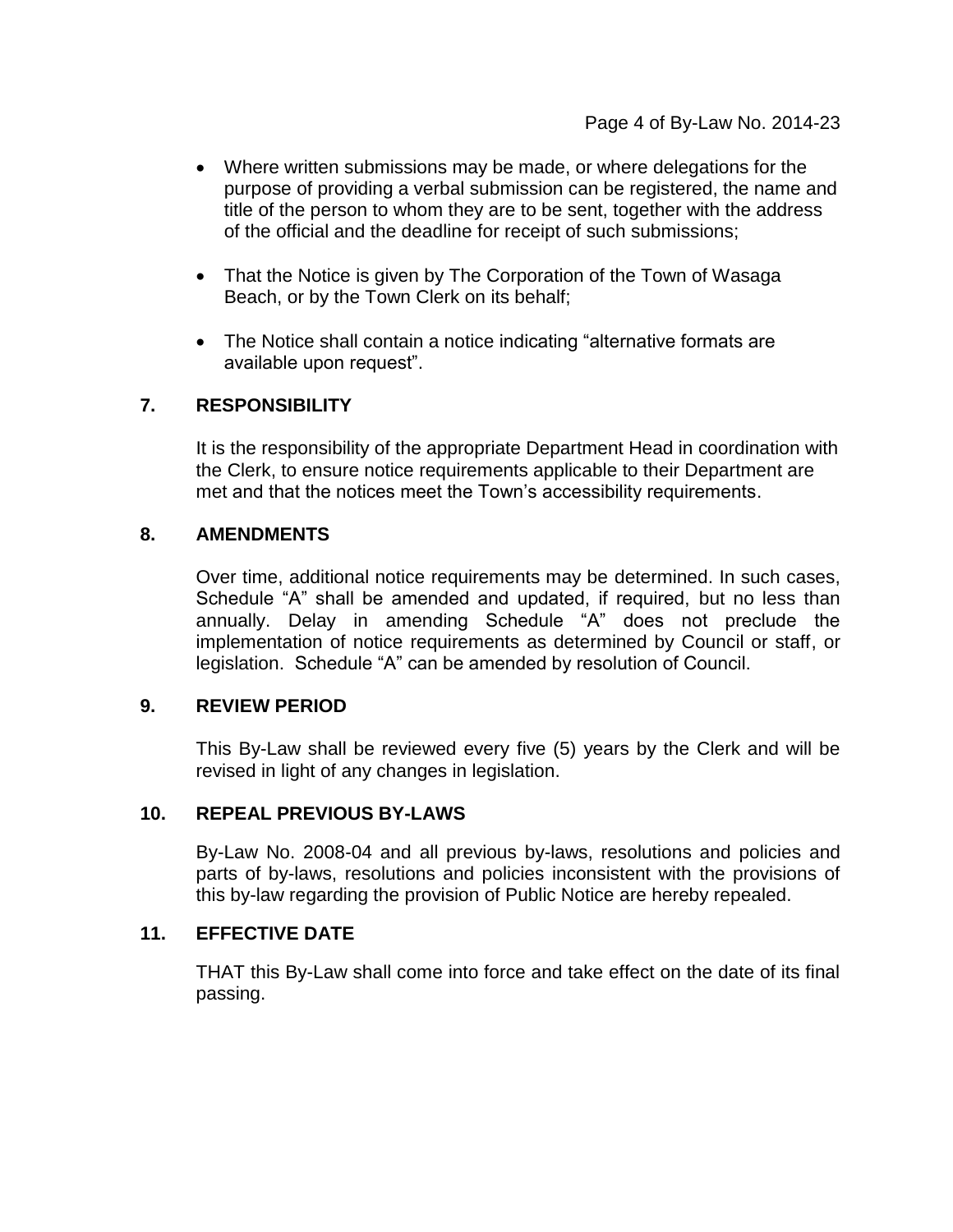# READ A FIRST, SECOND AND THIRD TIME AND FINALLY PASSED THIS 25TH DAY OF MARCH, 2014.

*Original Signed by Mayor*

# Cal Patterson, Mayor

*Original Signed by Clerk*

Twyla Nicholson, Clerk

#### **Disclaimer:**

This consolidation is an electronic reproduction made available for information only. It is not an official version of the By-Law. The format may be different, and plans, pictures, other graphics or text may be missing or altered. The Town of Wasaga Beach does not warrant the accuracy of this electronic version.

This consolidation cannot be distributed or used for commercial purposes. It may be used for other purposes, only if this disclaimer is repeated as well as the notice of copyright.

Official versions of all By-Laws can be obtained from the Town Clerk's Office by calling 705-429- 3844.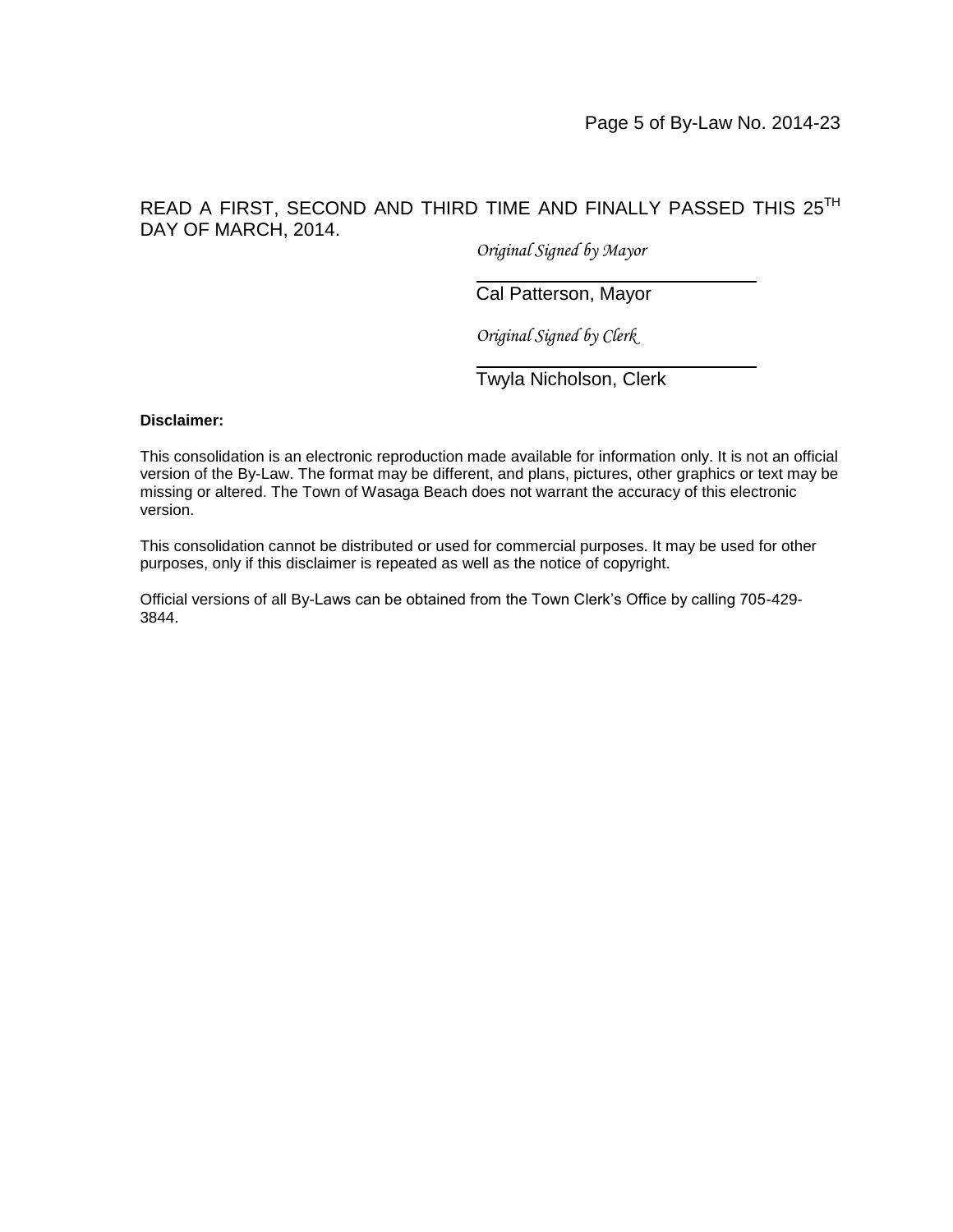# **SCHEDULE "A" TO BY-LAW NO. 2014-23**

# **NOTICE REQUIREMENTS**

| <b>Municipal Act Section/Requirement and/or</b>                                | <b>Town Notice Requirement</b>                                                                                                                                                                                                                                                                                                                                                      |
|--------------------------------------------------------------------------------|-------------------------------------------------------------------------------------------------------------------------------------------------------------------------------------------------------------------------------------------------------------------------------------------------------------------------------------------------------------------------------------|
| <b>Subject Matter of Notice</b><br><b>PART III - SPECIFIC MUNICIPAL POWERS</b> | Form, Manner, and Time                                                                                                                                                                                                                                                                                                                                                              |
| Section 34 - Permanent Closure of a Highway                                    |                                                                                                                                                                                                                                                                                                                                                                                     |
| (Permanent closure of a highway)                                               | Mail Notice of Intent to all persons who abut<br>the affected highway closure prior to<br>passing of By-Law                                                                                                                                                                                                                                                                         |
| No public notice requirement                                                   | Notice to abutting municipality/upper tier<br>$\bullet$<br>municipality, utilities, if applicable<br>Notice to be published in the newspaper<br>once a week for two (2) consecutive weeks<br>prior to Committee/Council meeting at which<br>matter is being considered<br>Posted on website 2 weeks prior to the<br>$\bullet$<br>matter being considered by Committee or<br>Council |
| <b>Permanently Altering a Highway</b>                                          | Mail Notice of Intent to all persons who abut<br>$\bullet$<br>the affected highway closure prior to                                                                                                                                                                                                                                                                                 |
| If the alternation is likely to deprive any person of                          | passing of By-Law                                                                                                                                                                                                                                                                                                                                                                   |
| the sole means of motor vehicle access to and from                             | Notice to abutting municipality/upper tier<br>$\bullet$                                                                                                                                                                                                                                                                                                                             |
| the person's land over any highway.                                            | municipality, utilities, if applicable                                                                                                                                                                                                                                                                                                                                              |
| No public notice requirement                                                   | Notice to be published in the newspaper<br>$\bullet$<br>once a week for two (2) consecutive weeks<br>prior to Committee or Council meeting at<br>which matter is being considered<br>Notice to be posted on website $-2$ weeks<br>$\bullet$<br>prior to the matter being considered by<br><b>Committee or Council</b>                                                               |
| Naming or Changing the Name of a Highway                                       | Mail Notice of Intent to all persons who abut<br>$\bullet$<br>the affected highway closure prior to                                                                                                                                                                                                                                                                                 |
| No public notice requirement                                                   | passing of By-Law<br>Notice to be published once in the<br>newspaper 14 days prior to Committee or<br>Council meeting at which matter is being<br>considered<br>Notice to be posted on website - 14 days<br>prior to the matter being considered by<br><b>Committee or Council</b>                                                                                                  |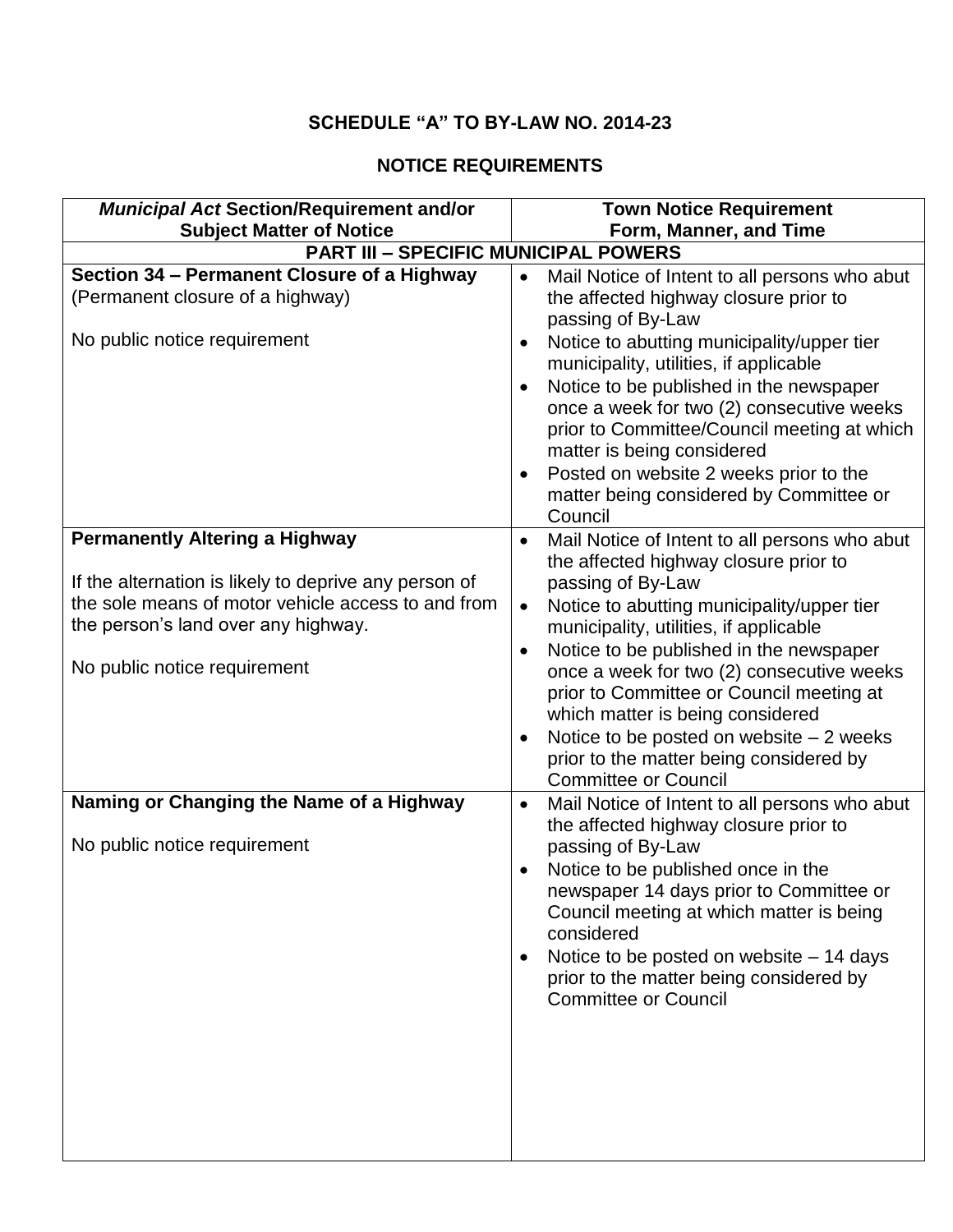| <b>Municipal Act Section/Requirement and/or</b><br><b>Subject Matter of Notice</b>                                                                                                                                                                                                                                          | <b>Town Notice Requirement</b><br>Form, Manner, and Time                                                                                                                                                                                                                                                                                                                                                                                                                             |
|-----------------------------------------------------------------------------------------------------------------------------------------------------------------------------------------------------------------------------------------------------------------------------------------------------------------------------|--------------------------------------------------------------------------------------------------------------------------------------------------------------------------------------------------------------------------------------------------------------------------------------------------------------------------------------------------------------------------------------------------------------------------------------------------------------------------------------|
| Section 48 - Change/Naming of Private Roads<br>A local municipality may name or change the<br>name of a private road after giving public notice of<br>its intention to pass the by-law.                                                                                                                                     | Mail Notice of Intent to all persons who abut<br>$\bullet$<br>the affected highway closure prior to<br>passing of By-Law<br>Notice to be published in the newspaper<br>$\bullet$<br>once 14 days prior to Committee or Council<br>meeting at which matter is being considered<br>Notice to be posted on website - 14 days<br>$\bullet$<br>prior to the matter being considered by<br><b>Committee or Council</b>                                                                     |
| <b>Section 81 - Shut Off of Public Utility</b><br>A municipality may shut off the supply of a public<br>utility by the municipality to land if fees or charges<br>payable by the owners or occupants of the land<br>for the supply of the public utility to the land are<br>overdue. Reasonable notice required.            | Form: printed on standard forms and includes<br>the total amount owing, the due date for<br>payment of outstanding amount; the date of<br>earliest disconnection of service if account is<br>not paid in full by the due date; name/title of<br>contact at Town Office.<br>Manner:<br>By prepaid registered mail to the owner of<br>the property<br>Hand delivered to owner of property and/or<br>posted on land in a conspicuous place<br>Timing: as per Town Utility Works By-Laws |
| <b>Section 99 - Advertising Devices</b><br>No public notice requirement                                                                                                                                                                                                                                                     | Notice of Intent to be published at least<br>$\bullet$<br>once in the newspaper 14 days prior to<br>Committee or Council meeting at which<br>matter is being considered<br>Notice to be posted on website - 14 days                                                                                                                                                                                                                                                                  |
| <b>Section 110 - Agreements for Municipal</b><br><b>Capital Facilities</b><br>A municipality may enter into agreements for the<br>provision of municipal capital facilities by any<br>person, including another municipality. Upon pass<br>the by-law, the municipality shall give notice.                                  | As per the requirements stipulated in the<br>Municipal Act, 2001, as amended                                                                                                                                                                                                                                                                                                                                                                                                         |
| Section 110 - Notice of Tax Exemption bylaw<br>The municipality may exempt from taxation for<br>municipal and school purposes land or a portion<br>of it on which municipal capital facilities are or will<br>be located (under specific conditions). Upon<br>passing of the by-law, the municipality shall give<br>notice. | As per the requirements stipulated in the<br>Municipal Act, 2001, as amended                                                                                                                                                                                                                                                                                                                                                                                                         |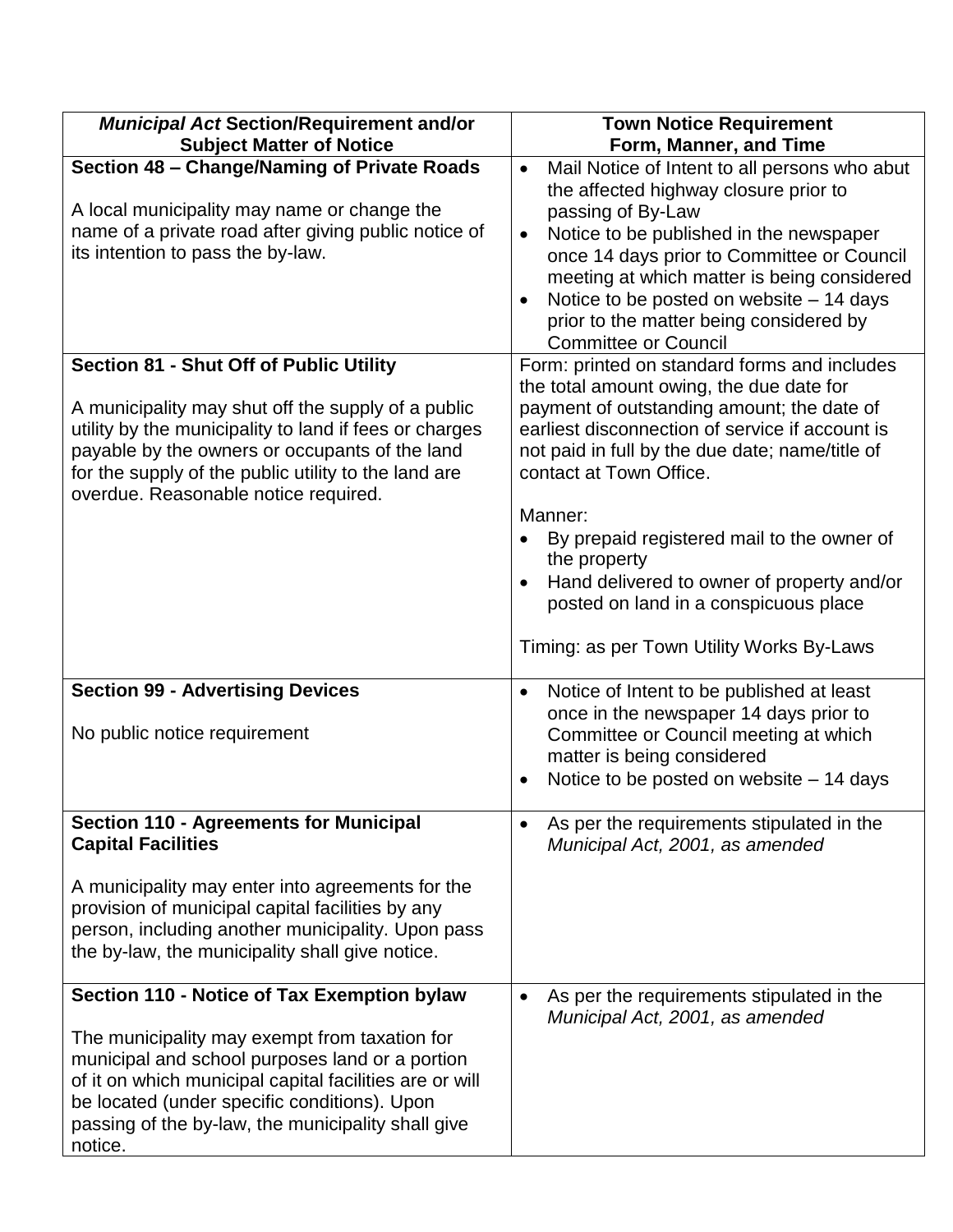| <b>Municipal Act Section/Requirement and/or</b><br><b>Subject Matter of Notice</b>                                                                                                                                                                                                                                                                                                                                            | <b>Town Notice Requirement</b><br>Form, Manner, and Time                                                                                                                                                                                                                                                                       |
|-------------------------------------------------------------------------------------------------------------------------------------------------------------------------------------------------------------------------------------------------------------------------------------------------------------------------------------------------------------------------------------------------------------------------------|--------------------------------------------------------------------------------------------------------------------------------------------------------------------------------------------------------------------------------------------------------------------------------------------------------------------------------|
| <b>PART IV - LICENSES</b>                                                                                                                                                                                                                                                                                                                                                                                                     |                                                                                                                                                                                                                                                                                                                                |
| <b>Section 150 - General Licensing Powers</b><br>A municipality may pass a by-law to provide for a<br>system of licences with respect to any business<br>wholly or partially carried on within the municipality.<br>No public meeting requirement<br>No public notice requirement                                                                                                                                             | Notice of Intent to be published in the<br>$\bullet$<br>newspaper once 14 days prior to Committee<br>or Council meeting at which matter is being<br>considered<br>Notice to be posted on website – 14 days<br>prior to the matter being considered by<br><b>Committee or Council</b>                                           |
| <b>PART V - MUNICIPAL REORGANIZATION</b>                                                                                                                                                                                                                                                                                                                                                                                      |                                                                                                                                                                                                                                                                                                                                |
| <b>Section 173 - Municipal Restructuring Proposal</b><br>The Council of a municipality votes on whether to<br>support or oppose a restructuring proposal. Council<br>shall consult with public by giving notice; hold at<br>least one public meeting; consult with Minister<br>prescribed bodies/persons; consult with other<br>persons Town considers appropriate.                                                           | Council shall hold at least one public<br>meeting.<br>Website posting the 14 days prior to public<br>meeting.<br>Notice to be published in the newspaper<br>$\bullet$<br>once 14 days prior to the public meeting.<br>May include other notice as prescribed by<br>the Minister.<br>As per requirements stipulated in the Act. |
| Section 187 - Change of Name of Municipality<br>Changing the name of a municipality.<br>Notice of intention required to pass by-law and hold<br>at least one public meeting.                                                                                                                                                                                                                                                  | Council shall hold at least one public<br>$\bullet$<br>meeting prior to passing by-law.<br>Website posting the 14 days prior to public<br>$\bullet$<br>meeting.<br>Notice to be published in the newspaper<br>$\bullet$<br>once 14 days prior to the public meeting.                                                           |
| Section 204 - 210 -<br><b>Business Improvement Areas</b><br>A municipality may designate an area as an<br>improvement area and may establish a board of<br>management. Before passing a by-law, notice shall<br>be provided as required under the Act.<br>Section 211 - Business Improvement Areas<br><b>Repealing By-Law</b><br>Council shall give notice of a proposed by-law to<br>repeal a by-law establishing a business | As per the requirements stipulated in the<br>Municipal Act, 2001, as amended<br>As per the requirements stipulated in the<br>Municipal Act, 2001, as amended                                                                                                                                                                   |
| improvement area. Before passing by-law, notice<br>shall be provided as required under the Act.                                                                                                                                                                                                                                                                                                                               |                                                                                                                                                                                                                                                                                                                                |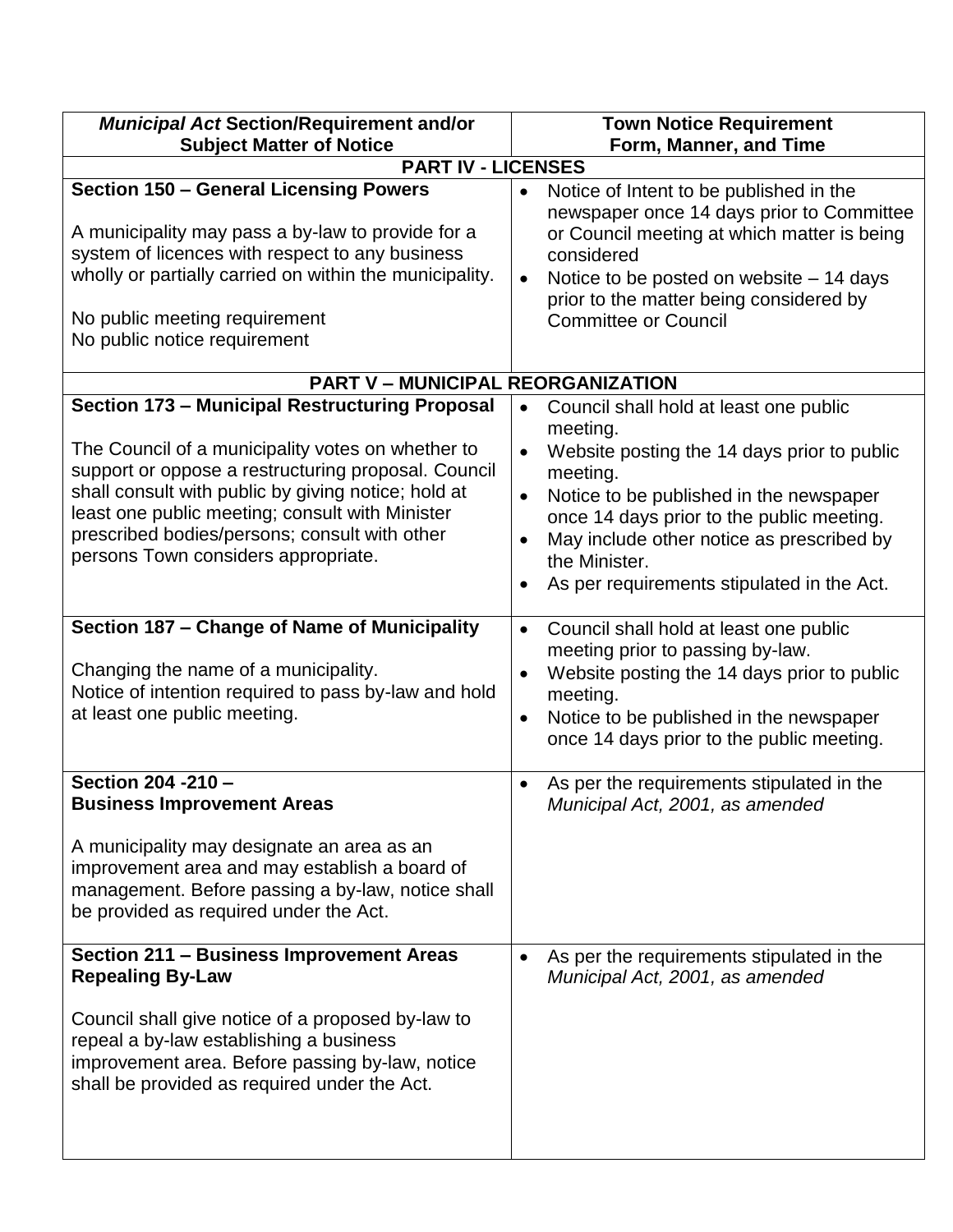| <b>Municipal Act Section/Requirement and/or</b>                                                                                                                                                                                                                                                                                                                                                                                                                                                                   | <b>Town Notice Requirement</b>                                                                                                                                                                                                                                                                                                                                                                                    |
|-------------------------------------------------------------------------------------------------------------------------------------------------------------------------------------------------------------------------------------------------------------------------------------------------------------------------------------------------------------------------------------------------------------------------------------------------------------------------------------------------------------------|-------------------------------------------------------------------------------------------------------------------------------------------------------------------------------------------------------------------------------------------------------------------------------------------------------------------------------------------------------------------------------------------------------------------|
| <b>Subject Matter of Notice</b>                                                                                                                                                                                                                                                                                                                                                                                                                                                                                   | Form, Manner, and Time                                                                                                                                                                                                                                                                                                                                                                                            |
| <b>Section 216 Dissolution of Local Boards</b><br>Power to dissolve or change Local Boards                                                                                                                                                                                                                                                                                                                                                                                                                        | Notice in newspaper at least once 14 days<br>$\bullet$<br>prior to Committee or Council meeting at<br>which matter is being considered<br>Notice on website 14 days prior to<br>$\bullet$                                                                                                                                                                                                                         |
| No public notice requirement                                                                                                                                                                                                                                                                                                                                                                                                                                                                                      | Committee or Council meeting at which<br>matter is being considered                                                                                                                                                                                                                                                                                                                                               |
| <b>Section 217 - 219</b><br><b>Composition of Council</b><br>A municipality may change the composition of its<br>Council. Before passing a by-law described in<br>section 218, the municipality shall give notice of its<br>intention to pass the by-law and shall hold at least<br>one public meeting to consider the matter.<br>Section 222 - Establishment of Wards<br>A municipality may divide or re-divide the<br>municipality into wards or dissolve existing wards.<br>No requirement for public meeting. | Council shall hold at least one public<br>$\bullet$<br>meeting.<br>Notice in newspaper once 14 days prior to<br>the public meeting.<br>Notice on website 14 days prior to the public<br>meeting.<br>Council shall hold at least one public<br>$\bullet$<br>meeting.<br>Notice in newspaper once 14 days prior to<br>$\bullet$<br>the public meeting.<br>Notice on website 14 days prior to the public<br>meeting. |
| Within 15 days after a by-law is passed, the<br>municipality shall give notice of the passing of the<br>by-law to the public specifying the last date for filing<br>a notice of appeal.                                                                                                                                                                                                                                                                                                                           | Notice to be published in the newspaper 15<br>$\bullet$<br>days of passing of by-law.<br>Website posting within 15 days passing of<br>by-law.                                                                                                                                                                                                                                                                     |
| <b>PART VI - PRACTICES AND PROCEDURES</b>                                                                                                                                                                                                                                                                                                                                                                                                                                                                         |                                                                                                                                                                                                                                                                                                                                                                                                                   |
| Section 238 - Procedural By-Law<br>A municipality shall pass a procedure by-law for<br>governing the calling, place, proceedings and<br>providing public notice of meetings of Council and<br><b>Committees of Council.</b><br>Public notice requirement prior to passage of a<br>procedural by-law.                                                                                                                                                                                                              | Any change to the procedural by-law or the<br>introduction of a new procedure by-law will<br>require:<br>Notice of intention to pass by-law to be<br>published in newspaper once 14 days prior<br>to public meeting.<br>Website posting 14 days prior to public<br>meeting.                                                                                                                                       |
| Section 238 (2.1) - Notice of Public Meetings<br>The Procedure By-Law shall provide for public<br>notice of meetings.                                                                                                                                                                                                                                                                                                                                                                                             | Publish notice of meetings in newspaper<br>$\bullet$<br>once 14 days prior to meetings to be held.<br>Website posting 14 days prior to public<br>$\bullet$<br>meeting.<br>Notice is given to the public through the<br>$\bullet$<br>posting the meeting schedule and<br>Committee and Council agendas on the<br>website.<br>Notice is given at each Council meeting of<br>upcoming meetings.                      |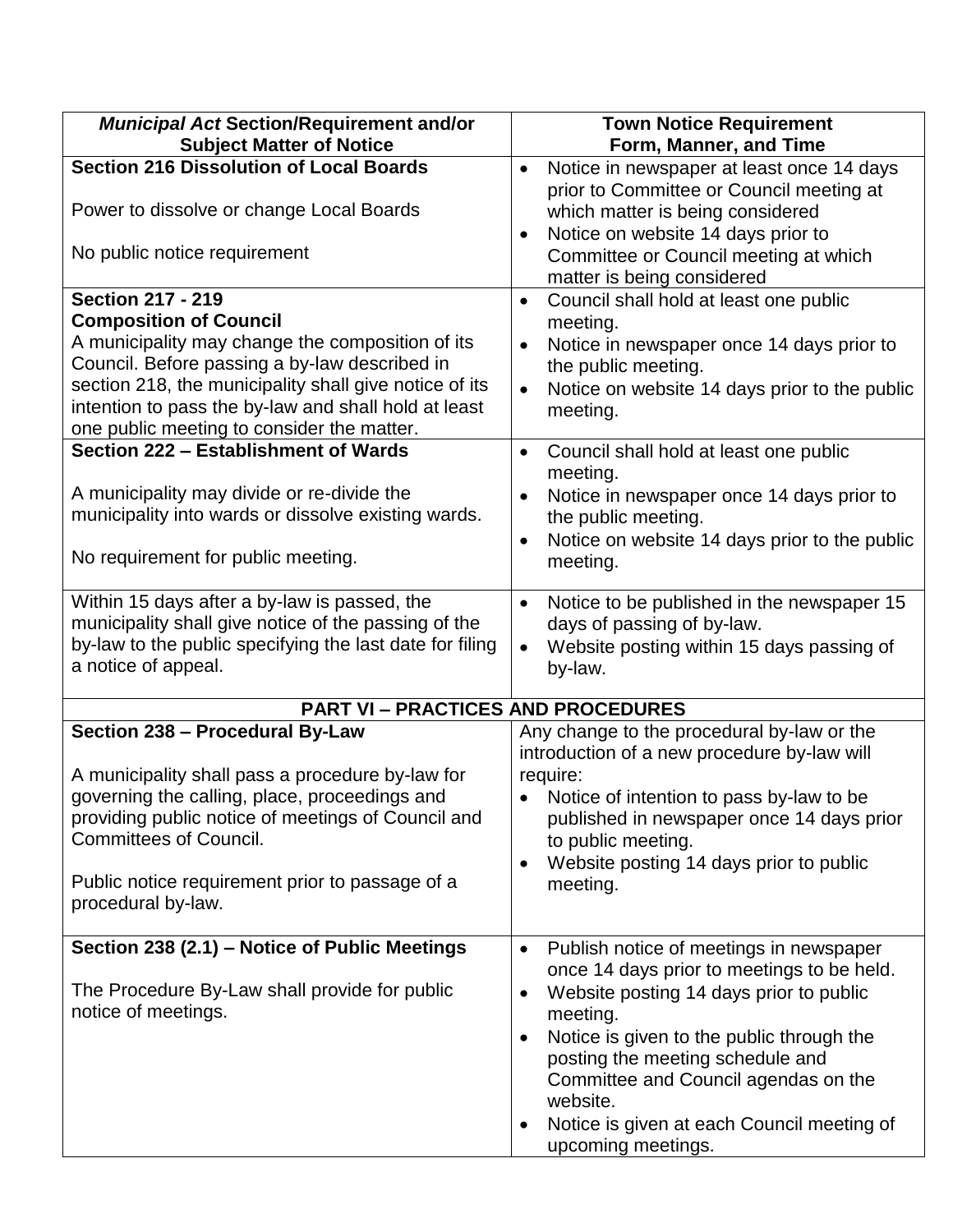| <b>Municipal Act Section/Requirement and/or</b><br><b>Subject Matter of Notice</b>                                                                                                                                                                                                                                                                                          | <b>Town Notice Requirement</b><br>Form, Manner, and Time                                                                                                                                                                                                                                                                                                                                                  |
|-----------------------------------------------------------------------------------------------------------------------------------------------------------------------------------------------------------------------------------------------------------------------------------------------------------------------------------------------------------------------------|-----------------------------------------------------------------------------------------------------------------------------------------------------------------------------------------------------------------------------------------------------------------------------------------------------------------------------------------------------------------------------------------------------------|
| Section 270.1 - Sale of Land<br>A municipality shall adopt and maintain policies with<br>respect to the sale and other disposition of land.<br>Reasonable notice shall be provided to those who<br>are most likely expected to be affected                                                                                                                                  | Notice to be published in the newspaper<br>$\bullet$<br>twice at least 14 days prior to the selling of<br>the land.<br>Posted on website 14 days prior to selling of<br>$\bullet$<br>the land.                                                                                                                                                                                                            |
|                                                                                                                                                                                                                                                                                                                                                                             |                                                                                                                                                                                                                                                                                                                                                                                                           |
| PART VII, VIII, IX, X, XI - FINANCIAL ADMINISTRATION AND TAXATION<br>Section 290 - 291 Budget - Adopt or Amend                                                                                                                                                                                                                                                              |                                                                                                                                                                                                                                                                                                                                                                                                           |
| Advertising a budget or amending the budget.<br>No public notice requirement.<br>No public meeting requirement.                                                                                                                                                                                                                                                             | Council shall hold one public meeting prior<br>$\bullet$<br>to the annual budget being adopted by<br>Council; notice to be published prior to<br>public meeting<br>Notice of Intent to be published in the<br>newspaper twice at least 14 days prior to<br>the Council meeting at which the budget is<br>to be considered for adoption<br>Posted on the website $-14$ days prior to the<br>public meeting |
| Section 295 - Publication of Financial                                                                                                                                                                                                                                                                                                                                      | As per the requirements stipulated in the<br>$\bullet$                                                                                                                                                                                                                                                                                                                                                    |
| <b>Statements</b><br>Audited financial statements, the notes to the<br>financial statements, the auditor's report and the<br>tax rate information for the current and previous<br>year as contained in the financial review.<br>Within 60 days after receipt, Treasurer to publish<br>copy of statements and notice that statements<br>available upon request in newspaper. | Municipal Act, 2001, as amended<br>Publish in newspaper, once, within 60 days<br>$\bullet$<br>after receiving the audited financial<br>statements of the municipality for the<br>previous year<br>Post on website<br>$\bullet$                                                                                                                                                                            |
| Section 308 (22)(b) - Establishment of Tax<br><b>Ratios</b>                                                                                                                                                                                                                                                                                                                 | As per the requirements stipulated in the<br>Municipal Act, 2001, as amended                                                                                                                                                                                                                                                                                                                              |
| The Minister may make regulations requiring<br>municipalities that establish tax ratios to give notice<br>of the tax ratios to such persons and in such<br>manner as prescribed                                                                                                                                                                                             |                                                                                                                                                                                                                                                                                                                                                                                                           |
| Section 318 - Phase-in of Tax Changes<br><b>Resulting from Reassessments</b><br>A notice of demand of taxes payable in respect of<br>which there is a phase-in shall indicate the amount<br>of taxes that would have been payable without the<br>phase-in, the amount of taxes that are payable and<br>the difference                                                       | As per the requirements stipulated in the<br>Municipal Act, 2001, as amended                                                                                                                                                                                                                                                                                                                              |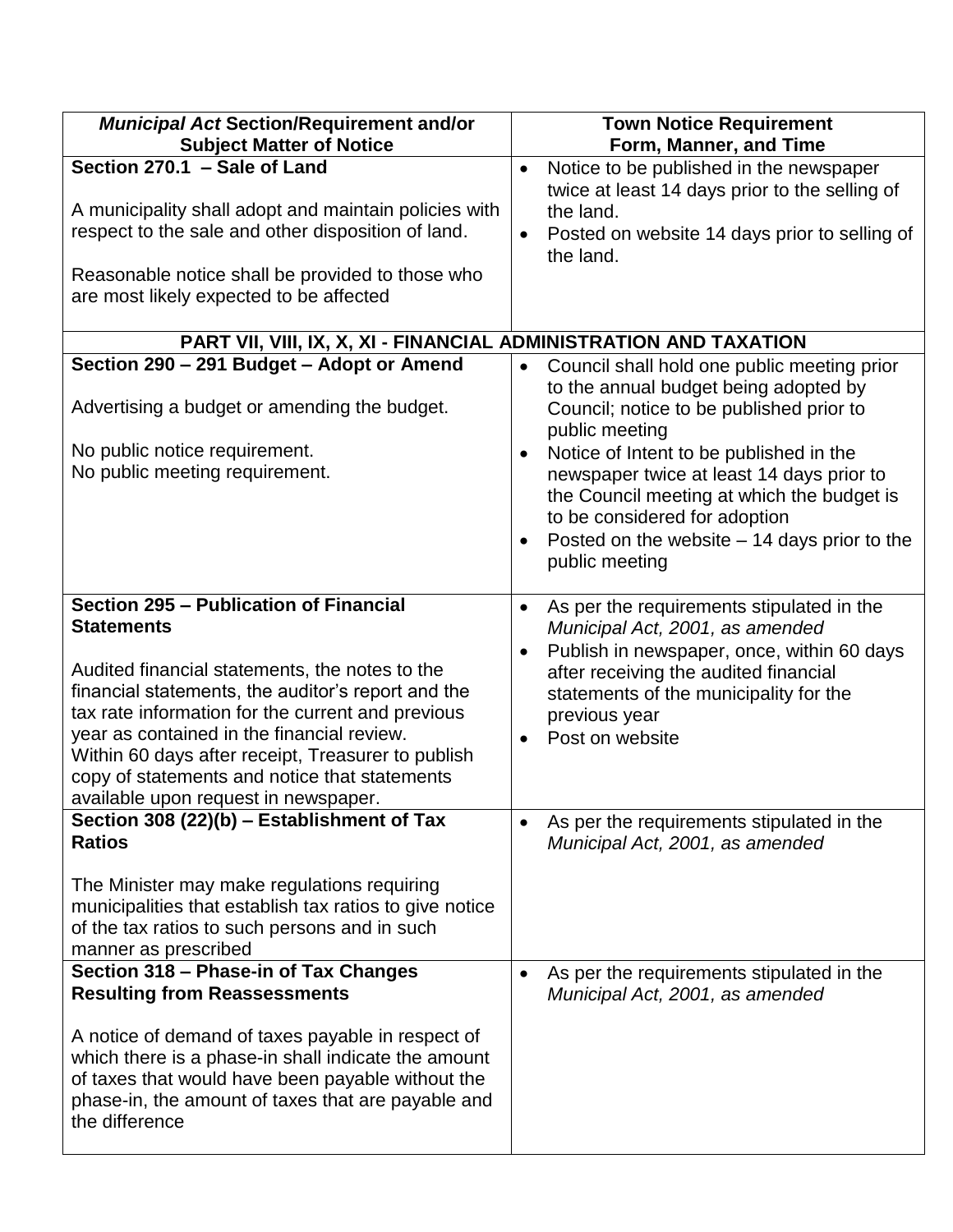| <b>Municipal Act Section/Requirement and/or</b>                                                                                                                                                                                                                                                                                                                                  | <b>Town Notice Requirement</b>                                                            |
|----------------------------------------------------------------------------------------------------------------------------------------------------------------------------------------------------------------------------------------------------------------------------------------------------------------------------------------------------------------------------------|-------------------------------------------------------------------------------------------|
| <b>Subject Matter of Notice</b>                                                                                                                                                                                                                                                                                                                                                  | Form, Manner, and Time                                                                    |
| Section 331 - Taxes on Eligible Property<br>Within 60 days of receiving the notice by the<br>assessment corporation, the municipality shall<br>determine the taxes for municipal and school<br>purposes for each eligible property for the year or<br>portion of the year and shall provide notice as per<br>the Act.                                                            | As per the requirements stipulated in the<br>$\bullet$<br>Municipal Act, 2001, as amended |
| Section 342 - Tax Collection - Ceasing of                                                                                                                                                                                                                                                                                                                                        | As per the requirements stipulated in the                                                 |
| Alternative Installments and due dates of taxes                                                                                                                                                                                                                                                                                                                                  | Municipal Act, 2001, as amended                                                           |
| Treasurer gives written notice to taxpayer that<br>alternative installments and due dates may no<br>longer be used                                                                                                                                                                                                                                                               |                                                                                           |
| Section 343 - Notice of Tax Bill                                                                                                                                                                                                                                                                                                                                                 | As per the requirements stipulated in the                                                 |
| The Treasurer shall send a tax bill to every taxpayer<br>at least 21 days before any taxes shown on the tax<br>bill are due.                                                                                                                                                                                                                                                     | Municipal Act, 2001, as amended                                                           |
| Section 348 - Determination of Tax Status                                                                                                                                                                                                                                                                                                                                        | As per the requirements stipulated in the<br>$\bullet$                                    |
| The Treasurer shall by February 28 in each year<br>determine the position of every tax account as of<br>December 31 of the preceding year. On making this<br>determination, the Treasurer shall send to every<br>taxpayer who owes taxes from a preceding year a<br>notice of those taxes and of the related late<br>payment charges. The notice may be sent with a<br>tax bill. | Municipal Act, 2001, as amended                                                           |
| Section 350 - Obligations of Tenant                                                                                                                                                                                                                                                                                                                                              | As per the requirements stipulated in the                                                 |
| Where taxes are owed in respect of any land<br>occupied by a tenant, the Treasurer may give the<br>tenant notice in writing requiring the tenant to pay<br>the rent in respect of the land to the treasurer as it<br>becomes due up to the amount of the taxes due<br>and unpaid plus costs, and the tenant shall<br>comply with the notice.                                     | Municipal Act, 2001, as amended                                                           |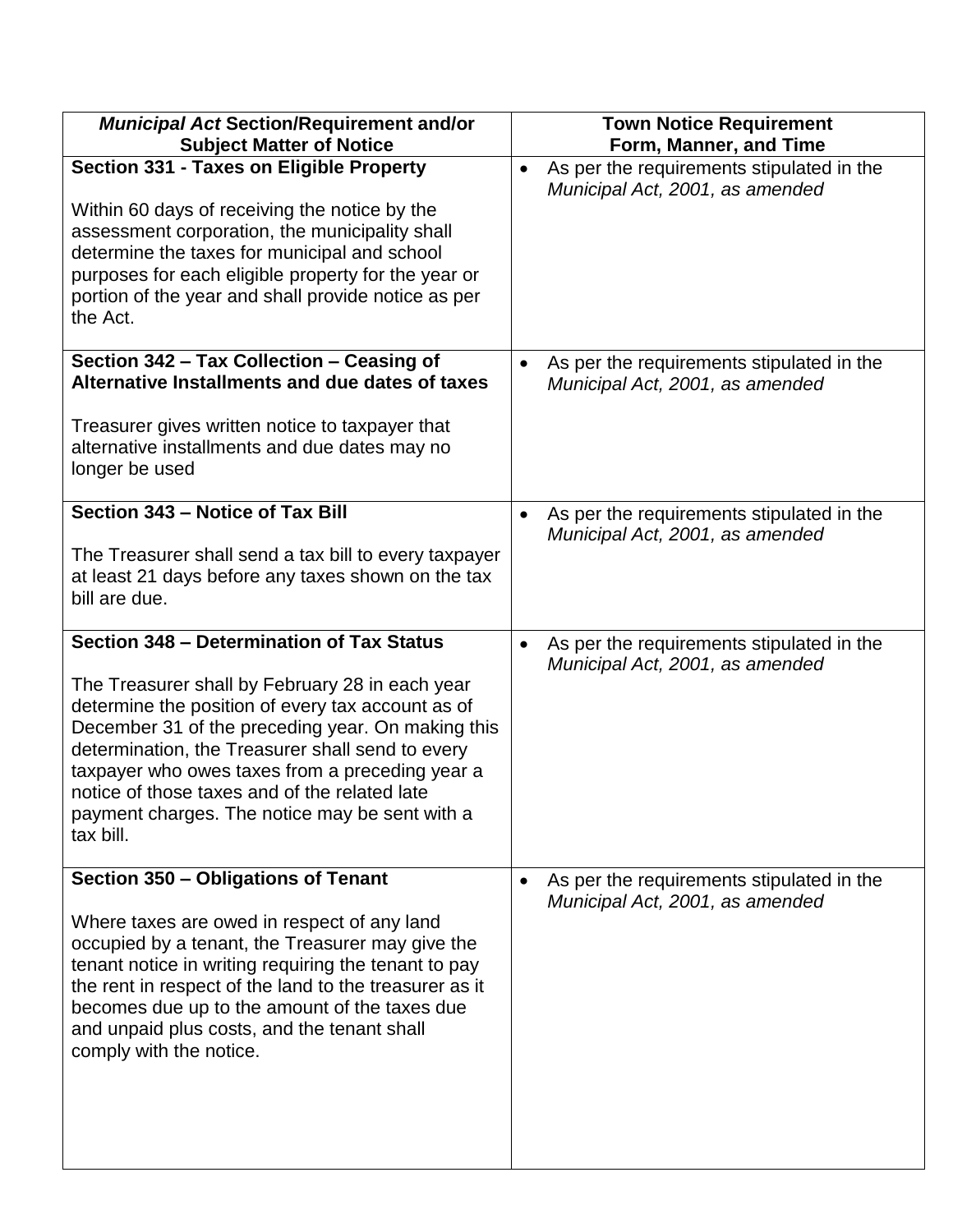| <b>Municipal Act Section/Requirement and/or</b>                                                                                                                                                                                                                                                                                | <b>Town Notice Requirement</b>                                                                                                                                                                                                                               |
|--------------------------------------------------------------------------------------------------------------------------------------------------------------------------------------------------------------------------------------------------------------------------------------------------------------------------------|--------------------------------------------------------------------------------------------------------------------------------------------------------------------------------------------------------------------------------------------------------------|
| <b>Subject Matter of Notice</b>                                                                                                                                                                                                                                                                                                | Form, Manner, and Time                                                                                                                                                                                                                                       |
| Section 351 - Seizure Personal Property -<br><b>Public Auction</b>                                                                                                                                                                                                                                                             | As per the requirements stipulated in the<br>$\bullet$<br>Municipal Act, 2001, as amended<br>Notice to be published once in the                                                                                                                              |
| Subject to certain conditions, the Treasurer<br>may seize personal property to recover the taxes<br>and costs of the seizure. The Treasurer or the<br>Treasurer's agent shall give the public notice of the<br>time and place of the public auction and of the<br>name of the person whose personal property is to<br>be sold. | newspaper 14 days prior to auction<br>Notice to be posted on the website $-14$<br>days prior<br>Written notice by mail, 21 days prior to<br>$\bullet$<br>auction, to sheriff, bailiff, assignee,<br>liquidator, trustee or licensed trustee in<br>bankruptcy |
| Section 356 - Division Into Parcels<br>Upon application by the Treasurer of a municipality<br>or to the Treasurer by an owner of land, the<br>municipality may divide land into two or more<br>parcels; apportion unpaid taxes; and direct part<br>payment of taxes to each of the parcels.                                    | As per the requirements stipulated in the<br>$\bullet$<br>Municipal Act, 2001, as amended                                                                                                                                                                    |
| Section 357 - Cancellation, Reduction, Refund<br>of Taxes<br>Upon receipt of an application, and subject to<br>certain conditions, the municipality may cancel,<br>reduce or refund all or part of taxes levied.                                                                                                               | As per the requirements stipulated in the<br>Municipal Act, 2001, as amended                                                                                                                                                                                 |
| Section 358 - Overcharges Caused by a Gross<br>or Manifest Error                                                                                                                                                                                                                                                               | As per the requirements stipulated in the<br>Municipal Act, 2001, as amended                                                                                                                                                                                 |
| Upon receipt of an application, and subject to<br>certain conditions, the municipality may cancel,<br>reduce or refund all or part of taxes which were<br>overcharged due to a gross or manifest error in the<br>preparation of the assessment roll.                                                                           |                                                                                                                                                                                                                                                              |
| Section 359 - Increase of Taxes as a Result of<br>any Undercharged Caused by a Gross or<br><b>Manifest Error</b>                                                                                                                                                                                                               | As per the requirements stipulated in the<br>Municipal Act, 2001, as amended                                                                                                                                                                                 |
| Upon receipt of an application by the treasurer,<br>the municipality may increase the taxes levied<br>when the taxes were undercharged due to a gross<br>or manifest error.                                                                                                                                                    |                                                                                                                                                                                                                                                              |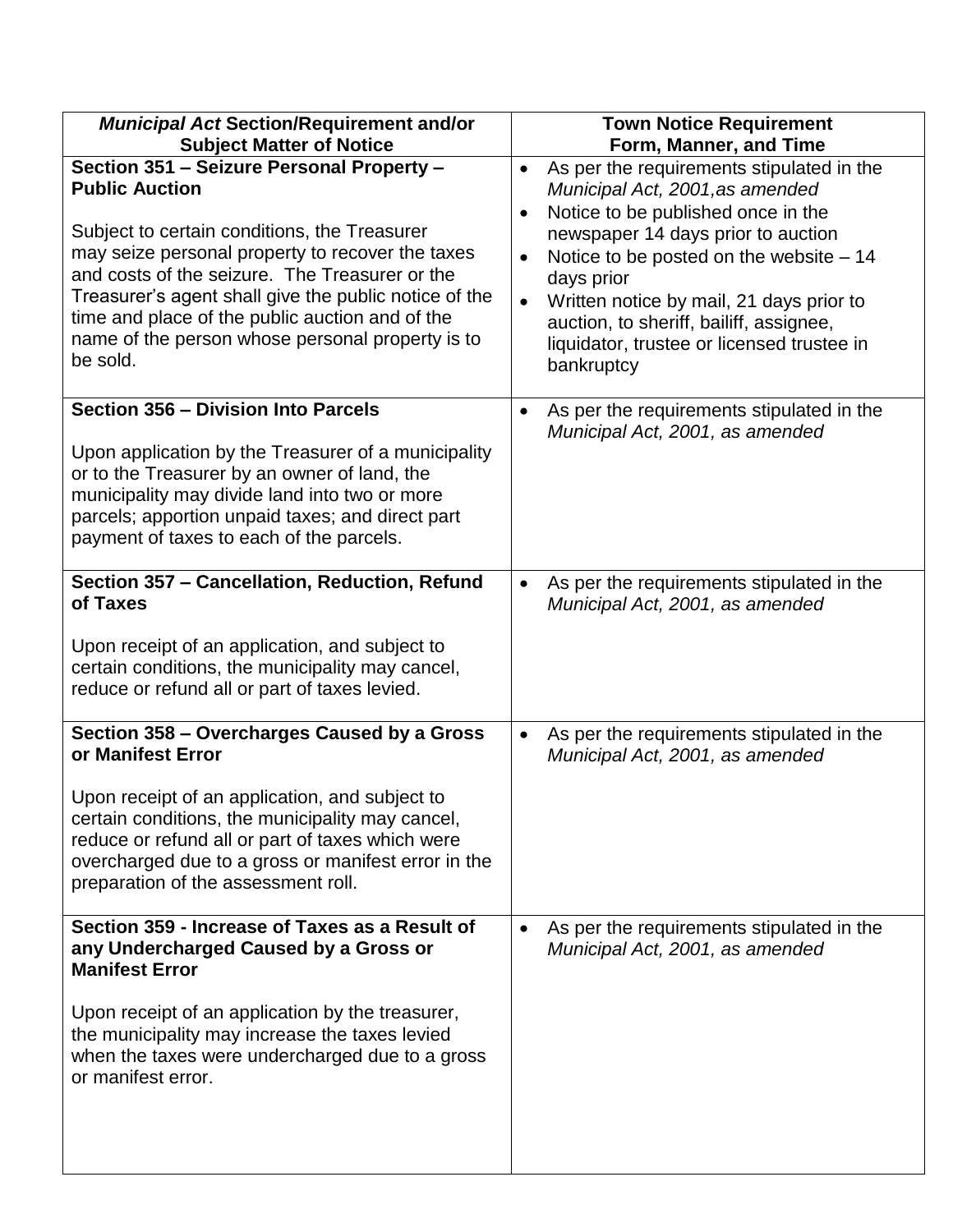| <b>Municipal Act Section/Requirement and/or</b><br><b>Subject Matter of Notice</b>                                                                                                                                                 | <b>Town Notice Requirement</b><br>Form, Manner, and Time                                  |
|------------------------------------------------------------------------------------------------------------------------------------------------------------------------------------------------------------------------------------|-------------------------------------------------------------------------------------------|
| Section 365.2 - Tax Reduction for Heritage<br><b>Property</b>                                                                                                                                                                      | As per the requirements stipulated in the<br>$\bullet$<br>Municipal Act, 2001, as amended |
| If a local municipality passes a by-law to provide tax<br>reductions or refunds to eligible heritage properties,<br>the Minister of Finance shall be notified within 30<br>days after the by-law is passed.                        |                                                                                           |
| <b>Section 374 - Notice of Registration</b><br><b>Tax Arrears Certificate</b><br>Notice required, within 60 days after the registration                                                                                            | As per the requirements stipulated in the<br>Municipal Act, 2001, as amended              |
| of a tax arrears certificate.                                                                                                                                                                                                      |                                                                                           |
| Section 379 & 380 - Public Sale (Tax Arrears<br>Certificate)                                                                                                                                                                       | As per the requirements stipulated in the<br>Municipal Act, 2001, as amended              |
| Sale of property for tax arrears.<br>Any notice required to be sent may be given by<br>personal delivery or be sent by certified or<br>registered mail.                                                                            |                                                                                           |
| Section 386.2 - Tax Sales - Entering to Carry<br>out Inspection without Warrant                                                                                                                                                    | As per the requirements stipulated in the<br>$\bullet$<br>Municipal Act, 2001, as amended |
| A municipality may enter a property to carry out an<br>inspection without a warrant. At least 7 days before<br>inspection, written notice to be provided.                                                                          |                                                                                           |
| Section 386.3 - Tax Sales - Entering to Carry<br>out Inspection with Warrant                                                                                                                                                       | As per the requirements stipulated in the<br>Municipal Act, 2001, as amended              |
| The municipality may apply to a provincial judge or<br>a justice of the peace for a warrant authorizing a<br>person named in the warrant to inspect land. At<br>least 7 days before application, written notice to be<br>provided. |                                                                                           |
|                                                                                                                                                                                                                                    |                                                                                           |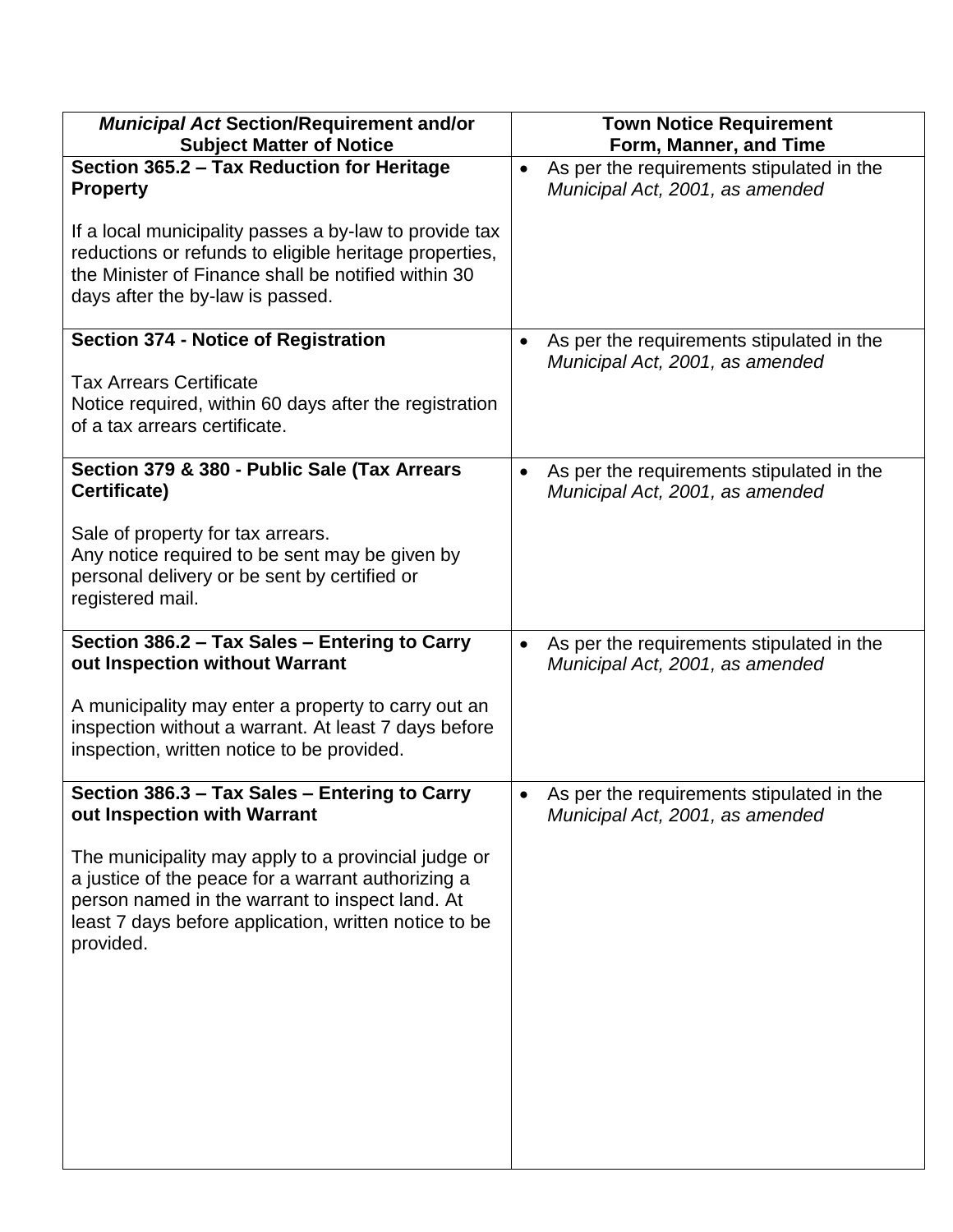| <b>Municipal Act Section/Requirement and/or</b>                                                                                                                                                                                                                                                                                                                                | <b>Town Notice Requirement</b>                                                                                                                                                                                                                                                                                                                                                                                                                                                                                                                               |
|--------------------------------------------------------------------------------------------------------------------------------------------------------------------------------------------------------------------------------------------------------------------------------------------------------------------------------------------------------------------------------|--------------------------------------------------------------------------------------------------------------------------------------------------------------------------------------------------------------------------------------------------------------------------------------------------------------------------------------------------------------------------------------------------------------------------------------------------------------------------------------------------------------------------------------------------------------|
| <b>Subject Matter of Notice</b>                                                                                                                                                                                                                                                                                                                                                | Form, Manner, and Time                                                                                                                                                                                                                                                                                                                                                                                                                                                                                                                                       |
| <b>PART XII - FEES &amp; CHARGES</b>                                                                                                                                                                                                                                                                                                                                           |                                                                                                                                                                                                                                                                                                                                                                                                                                                                                                                                                              |
| <b>Section 391 - Fees and Charges</b><br>No public notice requirement.<br>No public meeting requirement.                                                                                                                                                                                                                                                                       | Council shall hold one public meeting<br>annually prior to adopting consolidated Fees<br>& Charges By-Law; notice to be provided<br>prior to meeting<br>Notice is given to the public through posting<br>the Committee or Council agendas on the<br>website.<br>Notice of Intent to consider adopting/<br>amending fees and charges by-law to be<br>published in the newspaper at least once 14<br>days prior to the Committee or Council<br>meeting in which the matter is considered<br>for adoption.<br>Notice to be posted on website - 14 days<br>prior |
| Section 400 - Regulations Local Improvement<br><b>Charges - Priority Lien Status</b><br>Under Section 400, the Minister may make<br>regulations regarding fees and charges with priority<br>lien status, including a requirement that the<br>municipality give notice of its intention to pass a by-<br>law imposing fees and charges which will have<br>priority lien status. | As per the requirements stipulated in the<br>Municipal Act, 2001, as amended                                                                                                                                                                                                                                                                                                                                                                                                                                                                                 |
| Section 400 - Local Improvement By-Law<br>Before passage, reasonable notice of intention to<br>pass by-law to public and to owners of lots liable to<br>be specifically charged.                                                                                                                                                                                               | As per the requirements stipulated in the<br>Municipal Act, 2001, as amended                                                                                                                                                                                                                                                                                                                                                                                                                                                                                 |
| Section 402 - Notice of Debt<br>Upon receipt of application of a municipality to<br>incur a debt the Ontario Municipal Board may<br>direct the municipality to give notice of the<br>application to such persons and in such manner<br>as the Board determines.<br><b>PART XIII - ENFORCEMENT</b>                                                                              | As per the requirements stipulated in the<br>$\bullet$<br>Municipal Act, 2001, as amended                                                                                                                                                                                                                                                                                                                                                                                                                                                                    |
|                                                                                                                                                                                                                                                                                                                                                                                |                                                                                                                                                                                                                                                                                                                                                                                                                                                                                                                                                              |
| Section 435 - Power of Entry onto Private Land<br>Reasonable time before proposed entry.<br>Notice to occupier of land by personal service or<br>prepaid mail, or by posting notice on land in<br>conspicuous place.                                                                                                                                                           | As per the requirements stipulated in the<br>Municipal Act, 2001, as amended                                                                                                                                                                                                                                                                                                                                                                                                                                                                                 |